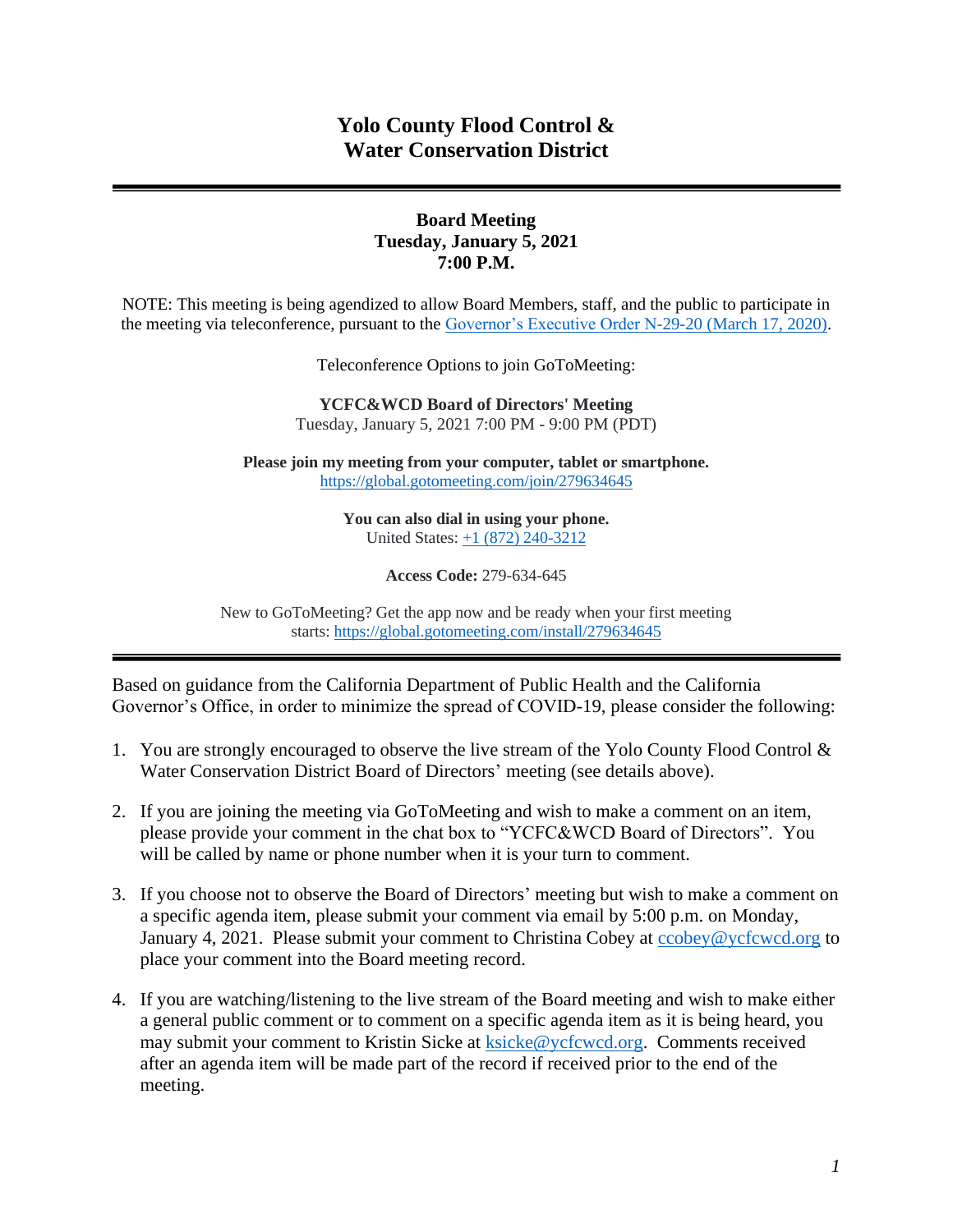Public documents relating to any open session item listed on this agenda that are distributed to all or a majority of the members of the Board of Directors less than 72 hours before the meeting are available for public inspection by scheduling an appointment with Christina Cobey at (530) 662- 0265 or [ccobey@ycfcwcd.org](mailto:ccobey@ycfcwcd.org)*.* 

In compliance with the Americans with Disabilities Act, if you have a disability and need a disability-related modification or accommodation to participate in this meeting please contact Christina Cobey. Requests should be made as early as possible, and at least one full business day before the start of the meeting.

#### **AGENDA**

| 7:00 | 1.               | Consideration: Adoption of the December 1, 2020 Regular and December<br>15, 2020 Special Board Meetings' Minutes                                                                                                                                                                                                                                    |
|------|------------------|-----------------------------------------------------------------------------------------------------------------------------------------------------------------------------------------------------------------------------------------------------------------------------------------------------------------------------------------------------|
| 7:02 | 2.               | Open forum (Limited to five minutes): Guest introductions, unscheduled<br>appearances, opportunity for public comment on non-agenda items                                                                                                                                                                                                           |
| 7:07 | 3.               | Consideration: Adding Items to the Posted Agenda<br>In order to add an item to the agenda, it must fit one of the following categories:<br>a) A majority determination that an emergency (as defined by the<br>Brown Act) exists; or<br>b) A 4/5ths determination that the need to take action that arose<br>subsequent to the agenda being posted. |
| 7:10 | $\overline{4}$ . | Consideration: Election of Officers for 2021                                                                                                                                                                                                                                                                                                        |
| 7:15 | 5.               | Directors' Reports: Report on meetings and conferences attended during the<br>prior month on behalf of the District                                                                                                                                                                                                                                 |
| 7:20 | 6.               | Attorney's Report: Report on legal matters of concern to the District                                                                                                                                                                                                                                                                               |
| 7:25 | 7.               | General Manager's Report: Report regarding current general activities and<br>projects of the District<br>a) Operations, Maintenance, and Water Conditions<br>b) Financial Report<br>Capital Improvement Program<br>$\mathbf{c})$<br><b>YSGA Update</b><br>$\rm d$<br><b>General Activities</b><br>e)<br><b>Upcoming Events</b><br>f)                |
| 7:40 | 8.               | <b>General Discussion:</b> Opportunity for clarification or additional information<br>request                                                                                                                                                                                                                                                       |

7:45 9. Consideration: Consider the approval and the payment of bills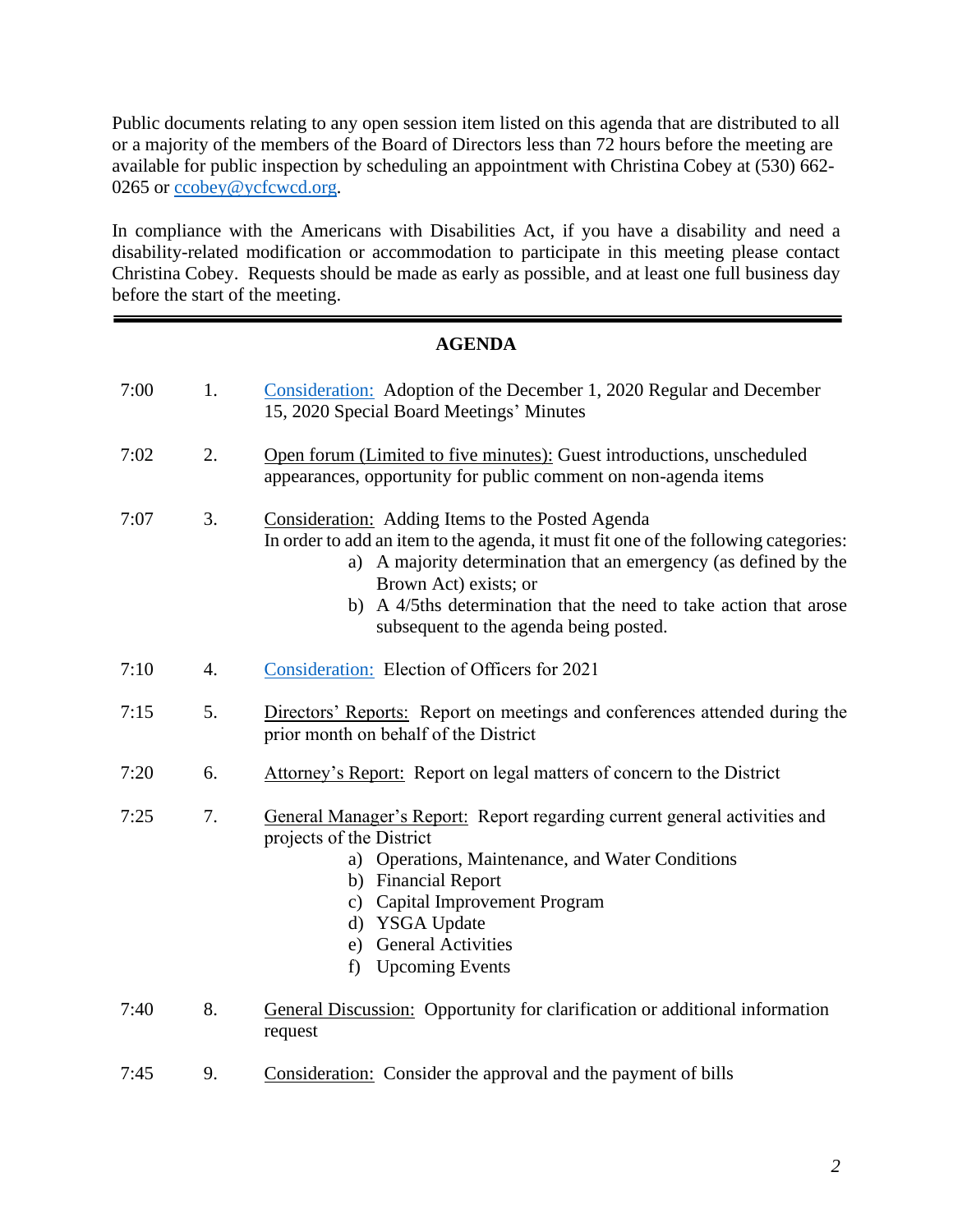| 7:50 | 10. | <b>Consideration:</b> Appointment of a General Manager Recruitment Ad Hoc<br>Committee                                                                                                                                                                                          |
|------|-----|---------------------------------------------------------------------------------------------------------------------------------------------------------------------------------------------------------------------------------------------------------------------------------|
| 8:00 | 11. | Consideration: Direct and Authorize the General Manager to 1) Solicit<br>Proposals from Executive Search Firms for General Manager Recruitment<br>and 2) Execute a Contract with one of the Proposers with Concurrence from<br>the General Manager Recruitment Ad Hoc Committee |
| 8:05 | 12. | Closed Session: Public Employment Appointment (Government Code §<br>54954.5(e) and 54957)<br><b>Title: General Manager</b>                                                                                                                                                      |
| 8:25 | 13. | <b>Closed Session:</b> Public Employee Performance Evaluation (Government)<br>Code § 54954.5(e) and 54957)<br><b>Title: General Manager</b>                                                                                                                                     |
| 8:45 | 14. | Closed Session Report: Report action and vote, if any taken, in Closed Session                                                                                                                                                                                                  |
| 8:50 | 15. | Adjourn                                                                                                                                                                                                                                                                         |

The public may address the Board concerning an agenda item either before or during the Board's consideration of that agenda item. Public comment on items within the Board's jurisdiction is welcome, subject to reasonable time limits for each speaker. Upon request, agenda items may be moved up to accommodate those in attendance wishing to address that item. Times listed for consideration of agenda items are approximate only. The Board may consider any agenda item at any time during the Board meeting.

I declare that the foregoing agenda was posted at the office of the Yolo County Flood Control & Water Conservation District, 34274 State Highway 16, Woodland, CA on December 29, 2020.

By: \_\_\_\_\_\_\_\_\_\_\_\_\_\_\_\_\_\_\_\_\_\_\_\_\_\_\_\_\_\_\_\_\_\_\_

Christina Cobey, Administrative Assistance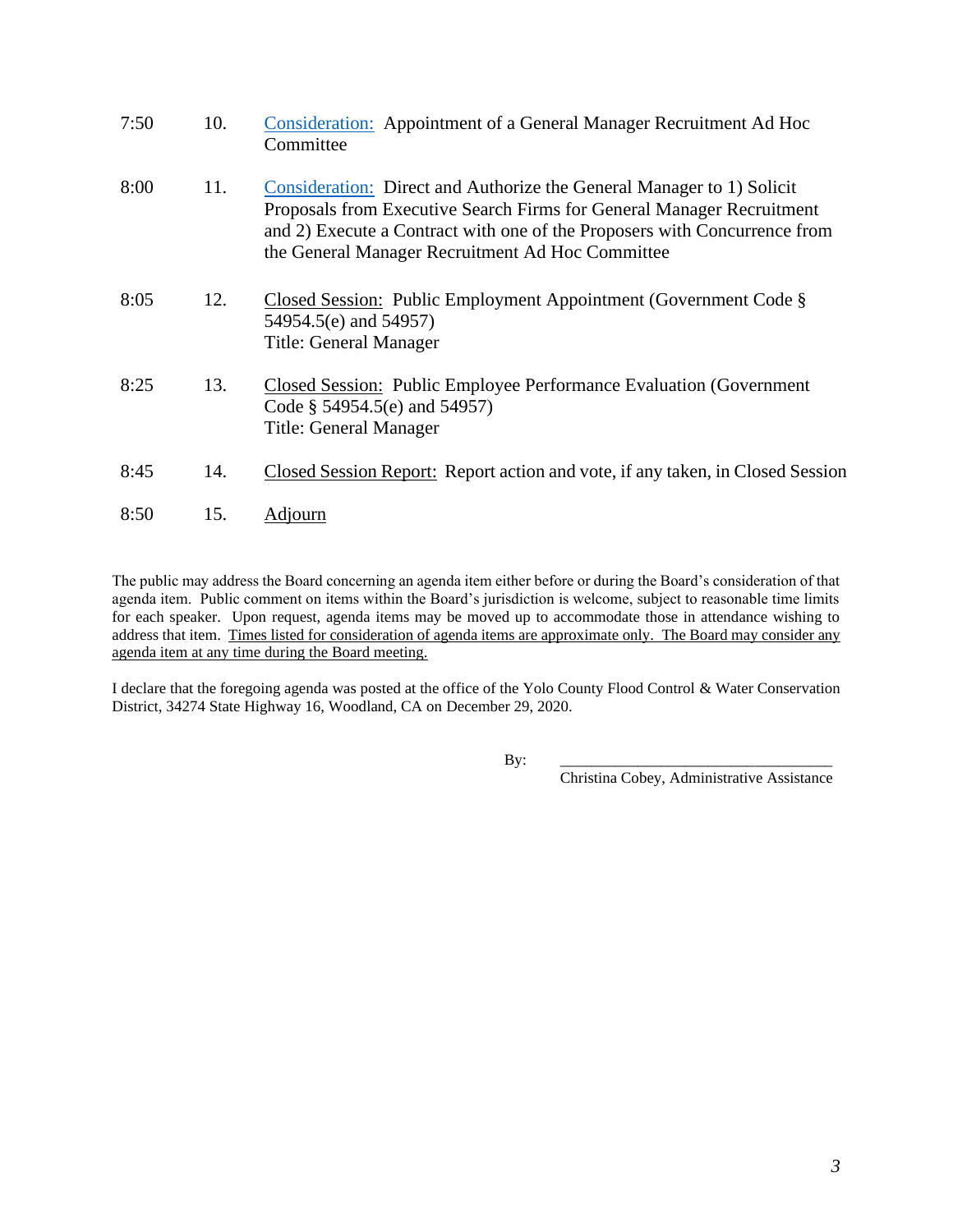#### AGENDA REPORT

MEETING DATE: January 5, 2021 ITEM #: 1

<span id="page-3-0"></span>SUBJECT: Consideration: Adoption of the December 1, 2020 Regular and December 15, 2020 Special Board Meetings' Minutes

| INITIATED OR [ ] BOARD<br>REQUESTED BY: [X] STAFF<br>$\lceil$ $\rceil$ OTHER |                 | <b>COORDINATED OR</b><br>APPROVED BY: Tim O'Halloran |
|------------------------------------------------------------------------------|-----------------|------------------------------------------------------|
| ATTACHMENT [X] YES [ ] NO<br>[ ] DIRECTION                                   | [ ] INFORMATION | $[X]$ ACTION: $[X]$ MOTION<br>[ ] RESOLUTION         |

#### **BACKGROUND:**

Pursuant to Section 54957.5 of the Brown Act, copies of the draft minutes are available to the public on the District's website and at the District office prior to their approval.

Staff request the Directors call the Yolo County Flood Control & Water Conservation District (District) office if a correction is needed to be made to the draft minutes to clarify a substantial point or to correct content. Staff will then have time to make the appropriate change(s) and submit the revised draft for review to the Board and the public at the Board meeting.

#### **RECOMMENDATION:**

District staff recommend the adoption of the attached minutes with any corrections.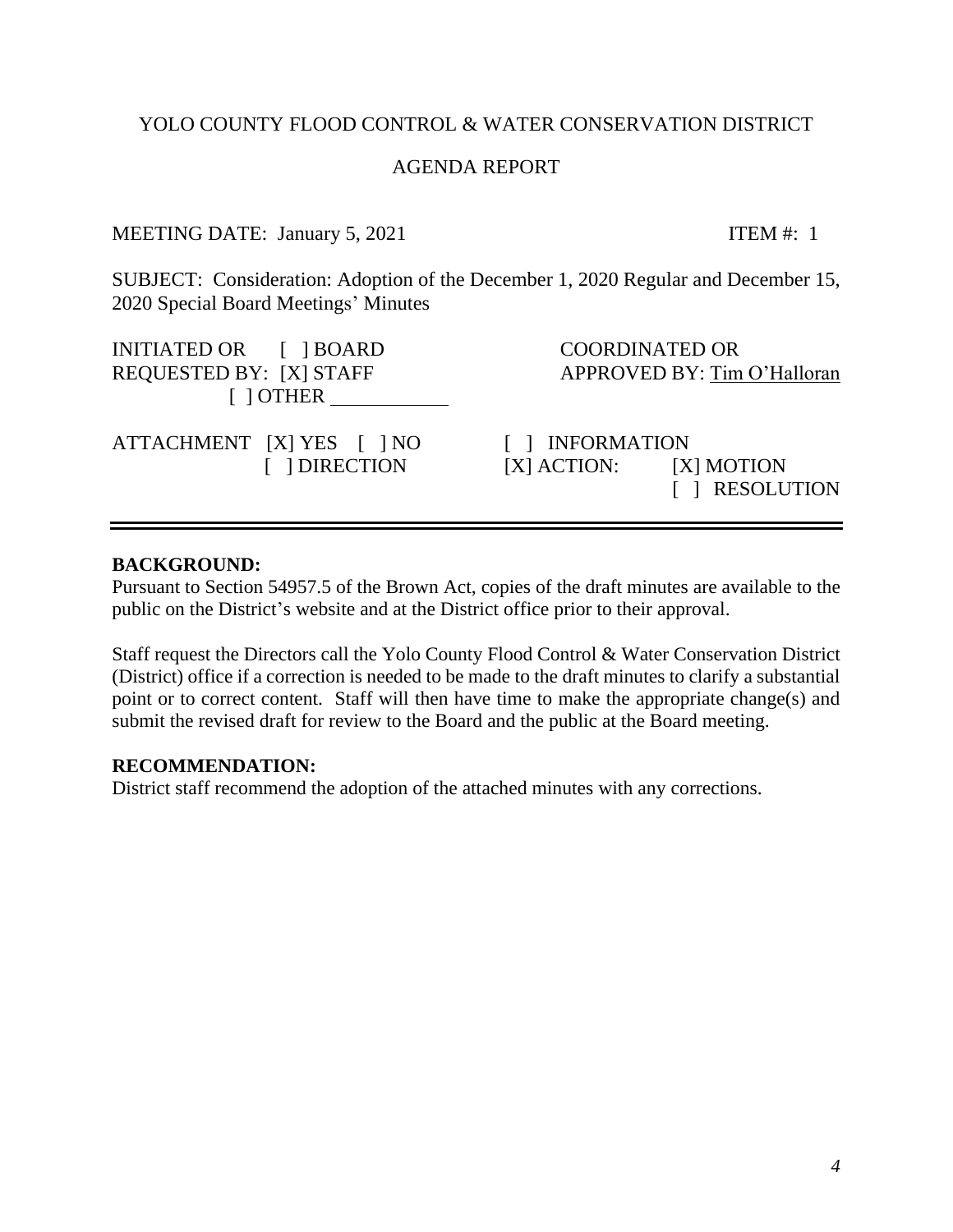

**FLOOD CONTROL & WATER CONSERVATION DISTRICT** 

# **BOARD MEETING MINUTES Tuesday, December 1, 2020, 7:00 PM**

**YCFC&WCD Offices 34274 State Highway 16** *COUNTY* **Woodland, CA 95695** 

Due to the threat of COVID-19 and pursuant to the [Governor's Executive Order N-29-20 \(March](https://www.gov.ca.gov/wp-content/uploads/2020/03/3.17.20-N-29-20-EO.pdf)  [17, 2020\),](https://www.gov.ca.gov/wp-content/uploads/2020/03/3.17.20-N-29-20-EO.pdf) the regular meeting of the Board of Directors of the Yolo County Flood Control & Water Conservation District (District) was agendized to allow Board members, staff, and the public to participate in the meeting via teleconference. The meeting was held at 7:00 p.m. on Tuesday, December 1, 2020 remotely via GoToMeeting. Chair Mayer convened the meeting. The following people were remotely in attendance:

District Board Jim Mayer, Chair Tom Barth (in attendance at the District Boardroom) Mary Kimball Bruce Rominger Erik Vink

District Staff Tim O'Halloran, General Manager (in attendance at the District Boardroom) Max Stevenson, Assistant General Manager Kristin Sicke, Assistant General Manager (in attendance at the District Boardroom) Andrew Ramos, Legal Counsel

Members of the Public Dave Pratt Lee Smith

#### **1. CONSIDERATION: Approval of Minutes**

**M/S/C** approved the minutes of the November 3, 2020 regular Board meeting as submitted. Ayes: Directors Barth, Kimball, Mayer, and Rominger Noes: None Absent: Director Vink Abstain: None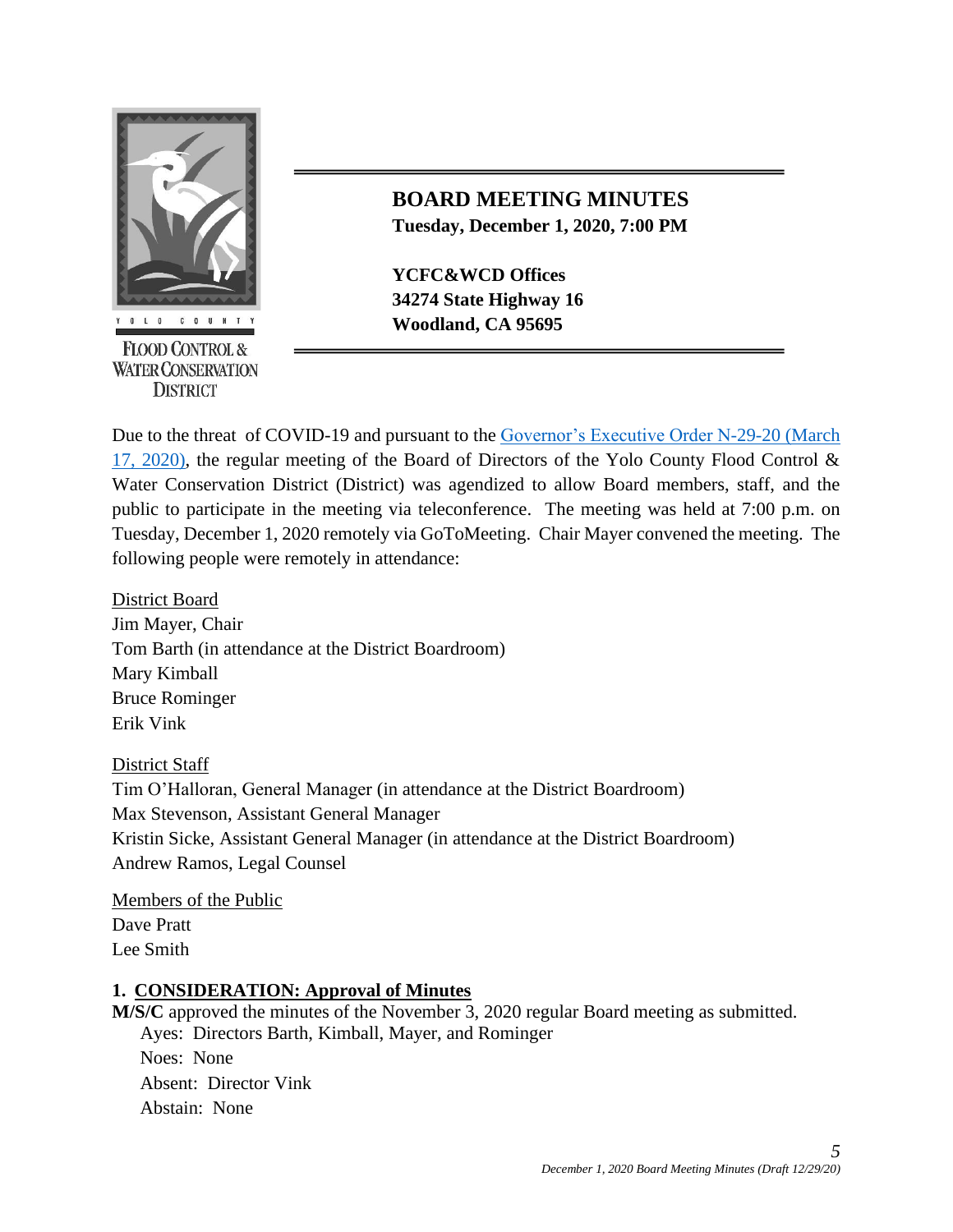### **2. OPEN FORUM**

There were no comments.

#### **3. CONSIDERATION: Adding Items to the Posted Agenda**

There were no changes made to the agenda.

#### **4. CONSIDERATION: Adoption of Resolution 20.05 Adopting the January 2019 Westside Sacramento Integrated Regional Water Management Plan Update**

Assistant General Manager Sicke reported on the District's participation in the Westside Sacramento Integrated Regional Water Management (IRWM) planning process to-date. The District participates via the Water Resources Association of Yolo County (WRA); however, the District Board needs to formally adopt the Westside Sacramento IRWM Plan to be eligible for state funding opportunities in the future. At the District's August 2019 Board meeting, the Board adopted the Westside Sacramento IRWM Plan Update. The California Department of Water Resources has recently requested the District formally memorialize the adoption via a resolution.

District staff recommended the Board adopt Resolution 20.05 Adopting the January 2019 Westside Sacramento Integrated Regional Water Management Plan Update.

**M/S/C** adopted Resolution 20.05 Adopting the January 2019 Westside Sacramento Integrated Regional Water Management Plan Update

Ayes: Directors Barth, Kimball, Mayer, and Rominger Noes: None Absent: Director Vink Abstain: None

#### **5. CONSIDERATION: Adoption of the District's Revised Investment Policy**

Legal Counsel Ramos gave an overview of the purpose of the District's Investment Policy and provided a review of the recent revisions. Pursuant to Government Code §53600, et seq., the District is permitted to invest any surplus money that is not required for immediate needs in a variety of permissible investment vehicles. To ensure compliance with the statutory requirements for public agency investment of public funds, the District has adopted the Investment Policy to guide its investment of any surplus funds, which is reviewed annually for compliance and to ensure it is up to date with new legislation impacting public agency investing.

The recent legislative session triggered a few revisions to the Investment Policy, specifically related to investments in commercial paper and the maximum percentage of total portfolio that such investments may comprise. Additionally, several other clarifying changes were suggested to ensure the District's policy fully complies with the statutory mandates.

SB 998 (Moorlach) amended §53601 of the Government Code, which specifies permissible investment types that local agencies may invest surplus funds in, to alter the specifications related to investment in commercial paper. SB 998 increased the maximum investment percentage of surplus funds from 25% to 40% of total assets for local agencies that have \$100 million or more in managed investments. Local agencies with less than \$100 million in investments remain subject to the 25% cap. In addition, a local agency may only hold a maximum of 10% of its total investment assets in the commercial paper of any single issuer.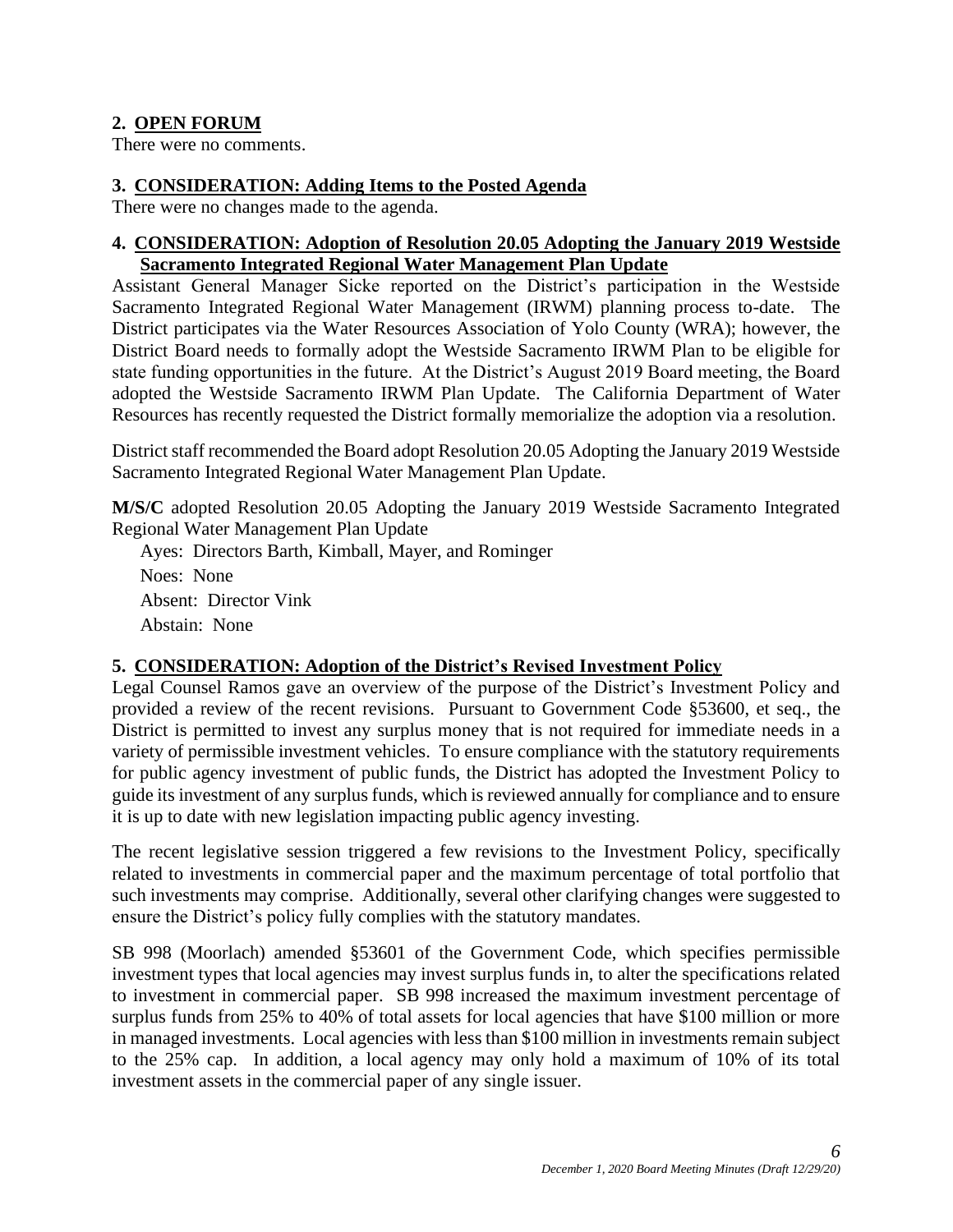Other changes were clarifying of existing law, including a specification that the District is not permitted to invest in any negotiable certificate of deposit issued by a state or federal credit union if a member of the Board of Directors or other person with investment decision-making authority serves on the board of directors or certain committees of that state or federal credit union. Lastly, minor clarifying changes and footnotes were added to the policy matrix that describes the statutory requirements for public agency investing.

District staff recommended the Board adopt the revised Investment Policy as reviewed by Ramos.

**M/S/C** adopted the revised Investment Policy as reviewed by Ramos

Ayes: Directors Barth, Kimball, Mayer, and Rominger Noes: None Absent: Director Vink Abstain: None

#### **6. CONSIDERATION: Adoption of Resolution 20.06 Requesting Yolo County LAFCo to Initiate and Approve the Annexation of Property to the District**

Director Rominger stepped away from the virtual dais since property he leases was being considered in the annexation process.

Assistant General Manager Sicke reported on the request for approximately 2,200 acres to be annexed into the District. A map was provided during and in advance of the meeting in the Board package. Sicke reported the parcels requesting annexation had not historically used District water and were likely unirrigated or reliant on groundwater. District staff have reviewed the economic and water allocation considerations of the annexation request and determined the impact on water supply would be relatively small per user since the increase in permanent crops and conversion to pumping has allowed the demand on District's supply to be stable to-date.

Sicke reported most consent forms had been received by property owners and the next steps in the annexation process were as follows:

- 1. District Board approval of the process via Resolution 20.06;
- 2. solicitation of Laugenour and Meikle's services to produce a survey map;
- 3. submission of the annexation application to Yolo LAFCo (including Resolution 20.06 and the survey map) for consideration; and
- 4. collection of fees by annexed landowners.

District staff recommended the Board adopt Resolution 20.06 Requesting Yolo County LAFCo to Initiate and Approve the Annexation of Property to the District.

**M/S/C** adopted Resolution 20.06 Requesting Yolo County LAFCo to Initiate and Approve the Annexation of Property to the District

Ayes: Directors Barth, Kimball, Mayer, and Vink Noes: None Absent: None Abstain: Director Rominger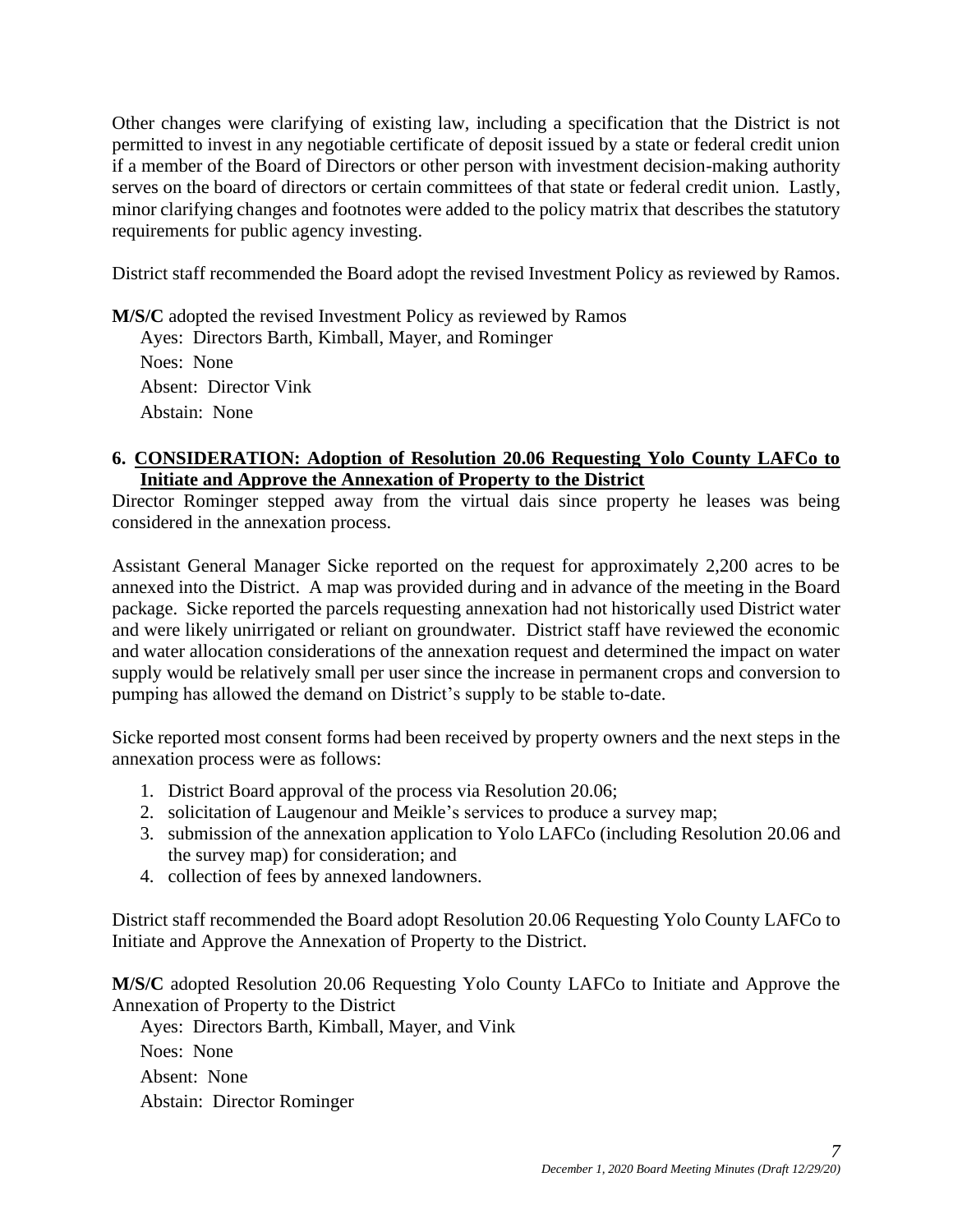### **7. DIRECTORS' REPORTS**

Director Barth reported he had participated in the ACWA/JPIA Fall 2020 Board of Directors' meeting. Chair Mayer reported on NCWA's Conservation Task Force.

## **8. ATTORNEY'S REPORTS**

Legal Counsel Ramos did not have anything to report.

### **9. GENERAL MANAGER'S REPORT**

General Manager O'Halloran provided reports on the following:

- a) Operations, Maintenance, and Water Conditions
- b) Financial Report Summary Highlights from the November 30, 2020 financial statements report were quickly reviewed, and the actual FY 2020/2021 Budget was compared to the projected FY 2020/2021 Budget.
- c) Capital Improvement Program Review of upcoming capital jobs (discussion of financing opportunities would be presented at a future Board meeting after meeting with the Infrastructure Committee).
- d) YSGA Update Assistant General Manager Sicke provided an update on recent YSGA meetings and GSP-related tasks.
- e) General Activities A list of outreach activities and projects both in-house and coordinated with other agencies was reviewed.
- f) The following upcoming events were announced:
	- 1. December 2-3: ACWA Fall 2020 Virtual Conference (ACWA Virtual)
	- 2. December 2: FSY 2.0 Mapping Project and Detention/Retention Basins Discussion (GoToMeeting)
	- 3. December 3: Yolo LAFCo Commission Meeting (Zoom)
	- 4. December 3: WRA Technical Committee Meeting (GoToMeeting)
	- 5. December 3: FSY 2.0 Highway 16 Project Meeting (Microsoft Teams)
	- 6. December 4: YSGA Central Yolo Management Area Workshop (GoToMeeting)
	- 7. December 8: YSGA TAC Meeting #4 (GoToMeeting)
	- 8. December 9: YSGA Interbasin Coordination Meeting with Solano Subbasin (Zoom)
	- 9. December 10: DWR's FloodMAR Workshop (Zoom)
	- 10. December 14: NCWA's Groundwater Management Task Force Meeting (Zoom)
	- 11. December 15: CII December Board of Directors' Meeting (Zoom)
	- 12. December 15: YSGA Update on GSP Process to Yolo Subbasin Farmers (GoToMeeting) *– this was later changed to December 18, 2020*
	- 13. December 16: Cache Creek Capacity Analysis Check-in (Conference Call)
	- 14. December 16: WRA/YSGA EC Meetings (GoToMeeting)
	- 15. December 17: ACWA Water Management Committee Meeting (GoToMeeting)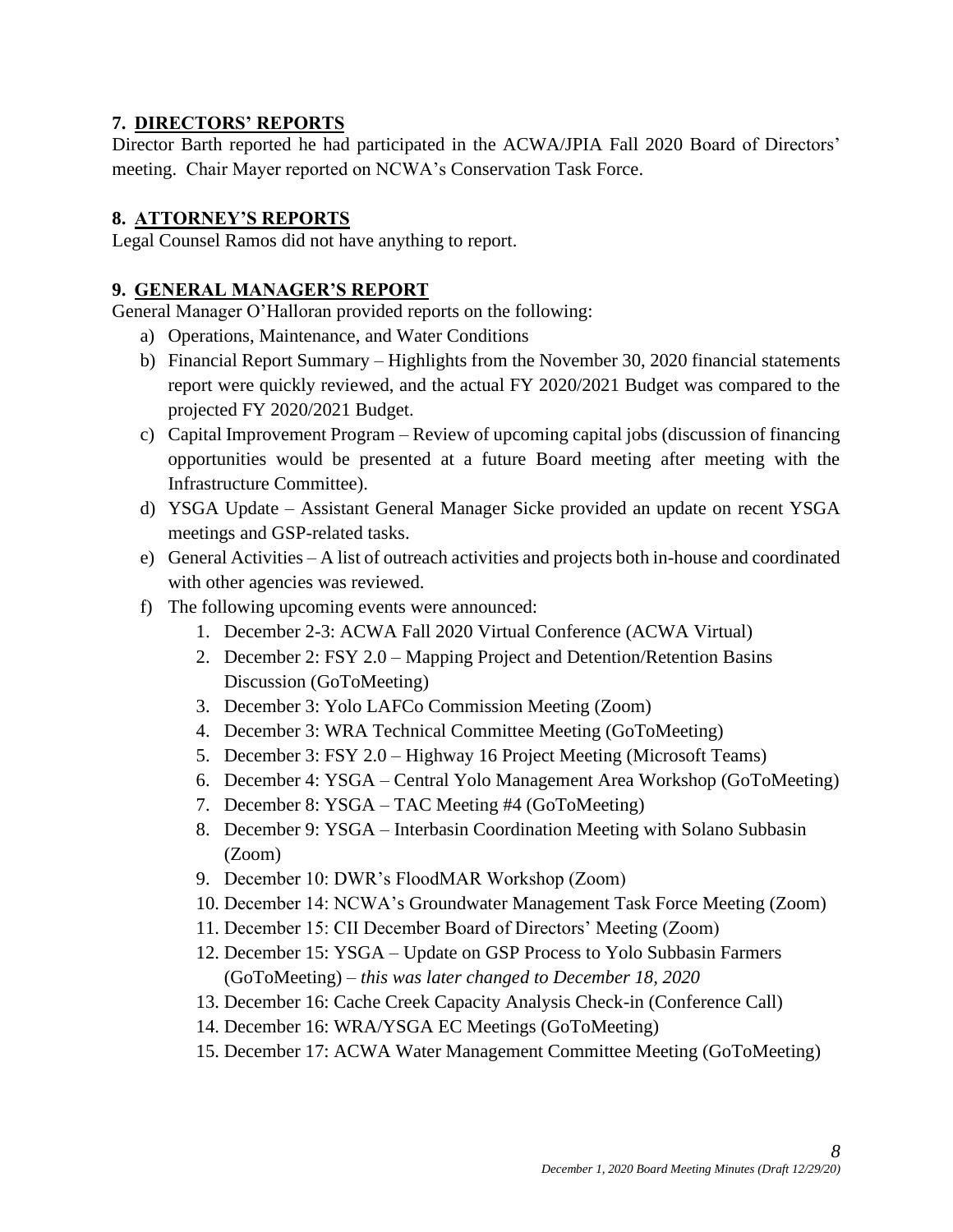#### **10. GENERAL DISCUSSION**

There was no general discussion.

#### **11. CONSIDERATION: Payment of Bills**

**M/S/C** approved the following claims for payment – Yolo County Flood Control & Water Conservation District Checks # 059125-059151.

Ayes: Directors Barth, Kimball, Mayer, Rominger, and Vink

Noes: None Absent: None

Abstain: None

#### **12. CONSIDERATION: Approval of Amendment No. 1 to Standard Agreements for Sale of Water with Clearlake Oaks County Water District; County of Lake for County Services Areas #20 and #21; and Clear Water Mutual Water Company**

Assistant General Manager Sicke reported on the four Standard Agreements for Sale of Water (Agreements) that were auto-renewing on December 31, 2020: Clearlake Oaks County Water District; County of Lake for County Services Areas #20 and #21; and Clear Water Mutual Water Company. All four Agreements have conditions that must be reconsidered as part of recent State water measurement and reporting regulations (SB X7-7 and SB 88). To provide staff with additional time to review what needs to be updated or improved as part of the long-term agreement conditions, the District requested a 2-year interim renewal for the Standard Agreements for Sale of Water.

District staff recommended the Board approve Amendment No. 1 to Standard Agreements for Sale of Water with Clearlake Oaks County Water District; County of Lake for County Services Areas #20 and #21; and Clear Water Mutual Water Company.

**M/S/C** approved Amendment No. 1 to Standard Agreements for Sale of Water with Clearlake Oaks County Water District; County of Lake for County Services Areas #20 and #21; and Clear Water Mutual Water Company

Ayes: Directors Barth, Kimball, Mayer, Rominger, and Vink Noes: None Absent: None Abstain: None

#### **13. CLOSED SESSION**

Conference with Real Property Negotiators (Government Code § 54956.8) Property: Long-Term Water Supply Agreements with Clear Lake Diverters Agency Negotiators: Tim O'Halloran, Kristin Sicke, Bruce Rominger, Tom Barth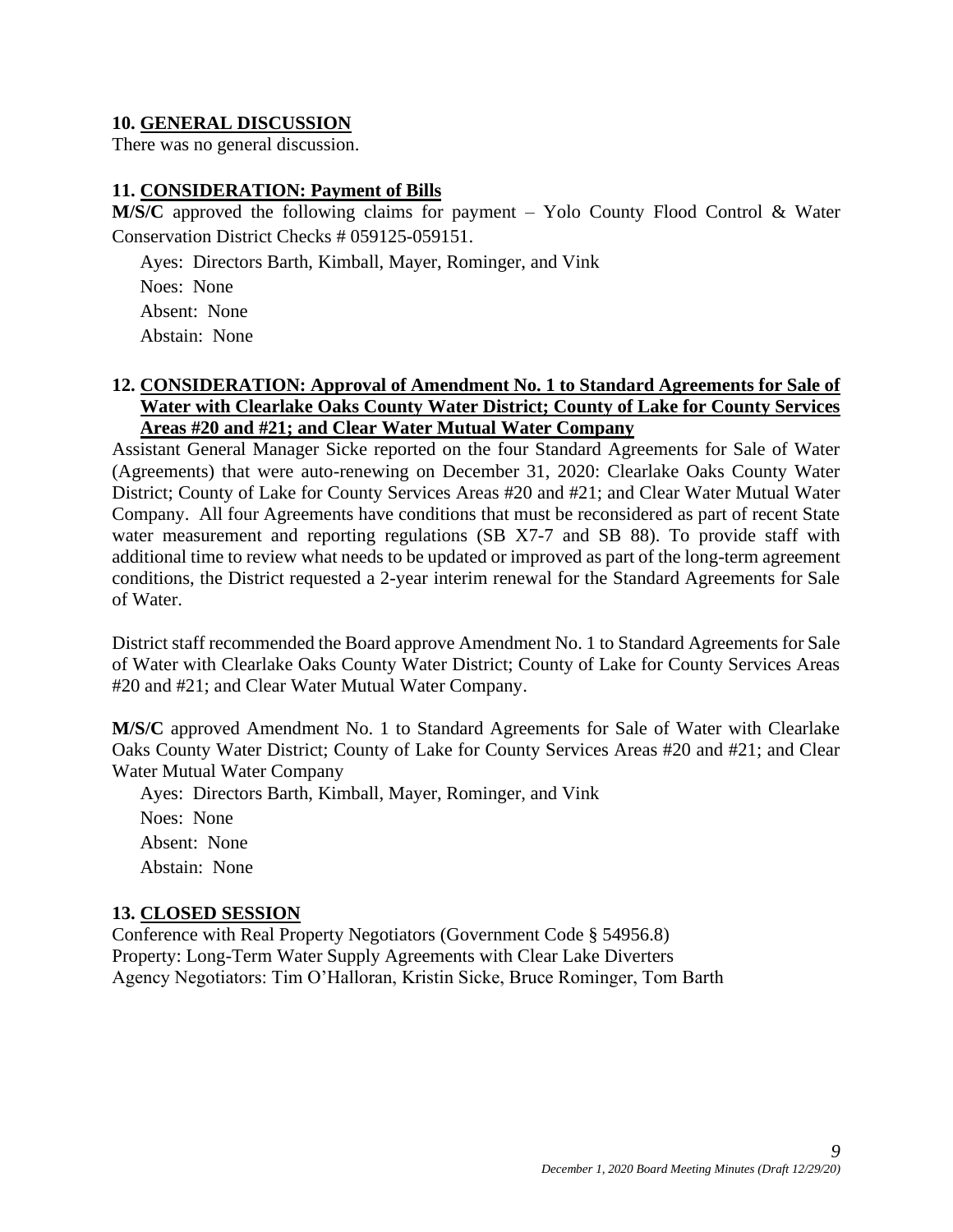Negotiating Parties: California Water Service Company, City of Lakeport, Clear Water Mutual Water Company, Clearlake Lakewood Resort, Clearlake Oaks County Water District, Golden State Water Company, Harbor View Mutual Water Company, Highlands Water Company, Konocti County Water District, Lake County CSA No. 2, Lake County CSA No. 20, Lake County CSA No. 21, Lake County Flood Control and Water Conservation District, Lake County Sanitation District, Lower Lake Cemetery District, Lower Lake County Waterworks District No. 1, Mt. Konocti Mutual Water Company, Nice Mutual Water Company, and Rodman Ranch

Under Negotiation: Price and Terms of Payment

#### **14. CLOSED SESSION REPORT**

Chair Mayer reported that the Board of Directors, General Manager, Assistant General Managers, and Legal Counsel Ramos were in attendance during the Closed Session Item and that there was nothing to report at this time.

#### **15. ADJOURNMENT**

There being no further business to come before the Board, the meeting was adjourned.

ATTEST:

Jim Mayer, Chair

\_\_\_\_\_\_\_\_\_\_\_\_\_\_\_\_\_\_\_\_\_\_\_\_\_\_\_\_\_\_\_

Tim O'Halloran, Secretary

\_\_\_\_\_\_\_\_\_\_\_\_\_\_\_\_\_\_\_\_\_\_\_\_\_\_\_\_\_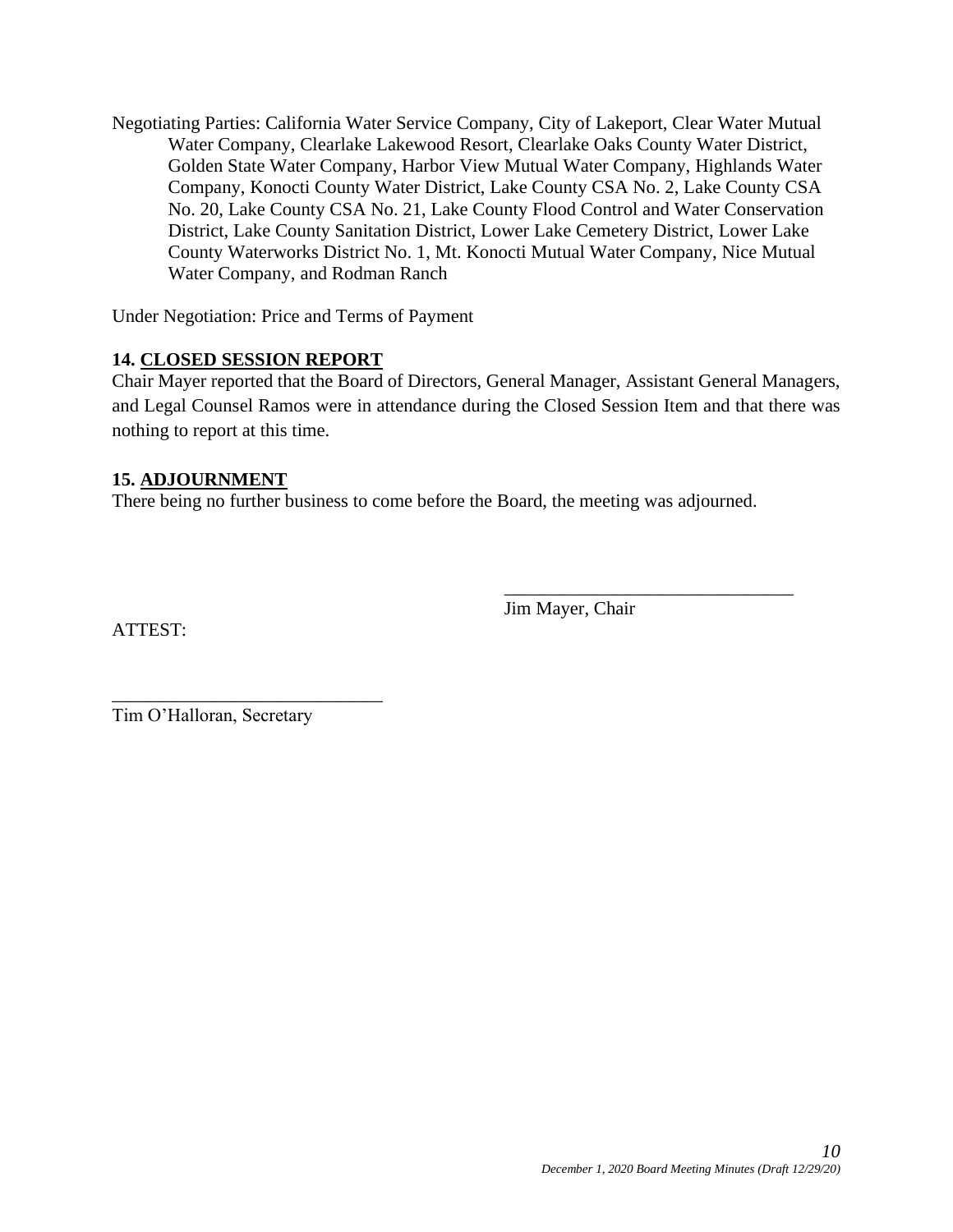

**FLOOD CONTROL & WATER CONSERVATION DISTRICT** 

# **SPECIAL BOARD MEETING MINUTES Tuesday, December 15, 2020, 5:00 PM**

**YCFC&WCD Offices 34274 State Highway 16 EXECUTE:** Woodland, CA 95695

Due to the threat of COVID-19 and pursuant to the [Governor's Executive Order N-29-20 \(March](https://www.gov.ca.gov/wp-content/uploads/2020/03/3.17.20-N-29-20-EO.pdf)  [17, 2020\),](https://www.gov.ca.gov/wp-content/uploads/2020/03/3.17.20-N-29-20-EO.pdf) the special meeting of the Board of Directors of the Yolo County Flood Control & Water Conservation District (District) was agendized to allow Board members, staff, and the public to participate in the meeting via teleconference. The meeting was held at 5:00 p.m. on Tuesday, December 15, 2020 remotely via GoToMeeting. Chair Mayer convened the meeting. The following people were remotely in attendance:

District Board Jim Mayer, Chair Tom Barth (in attendance at the District Boardroom) Mary Kimball Bruce Rominger Erik Vink

#### District Staff

Tim O'Halloran, General Manager (in attendance at the District Boardroom) Max Stevenson, Assistant General Manager Kristin Sicke, Assistant General Manager (in attendance at the District Boardroom) Sal Espinoza, Operations Supervisor (in attendance at the District Boardroom) Andrew Ramos, Legal Counsel

Members of the Public Lisa Beutler, Stantec

#### **1. OPEN FORUM**

There were no comments.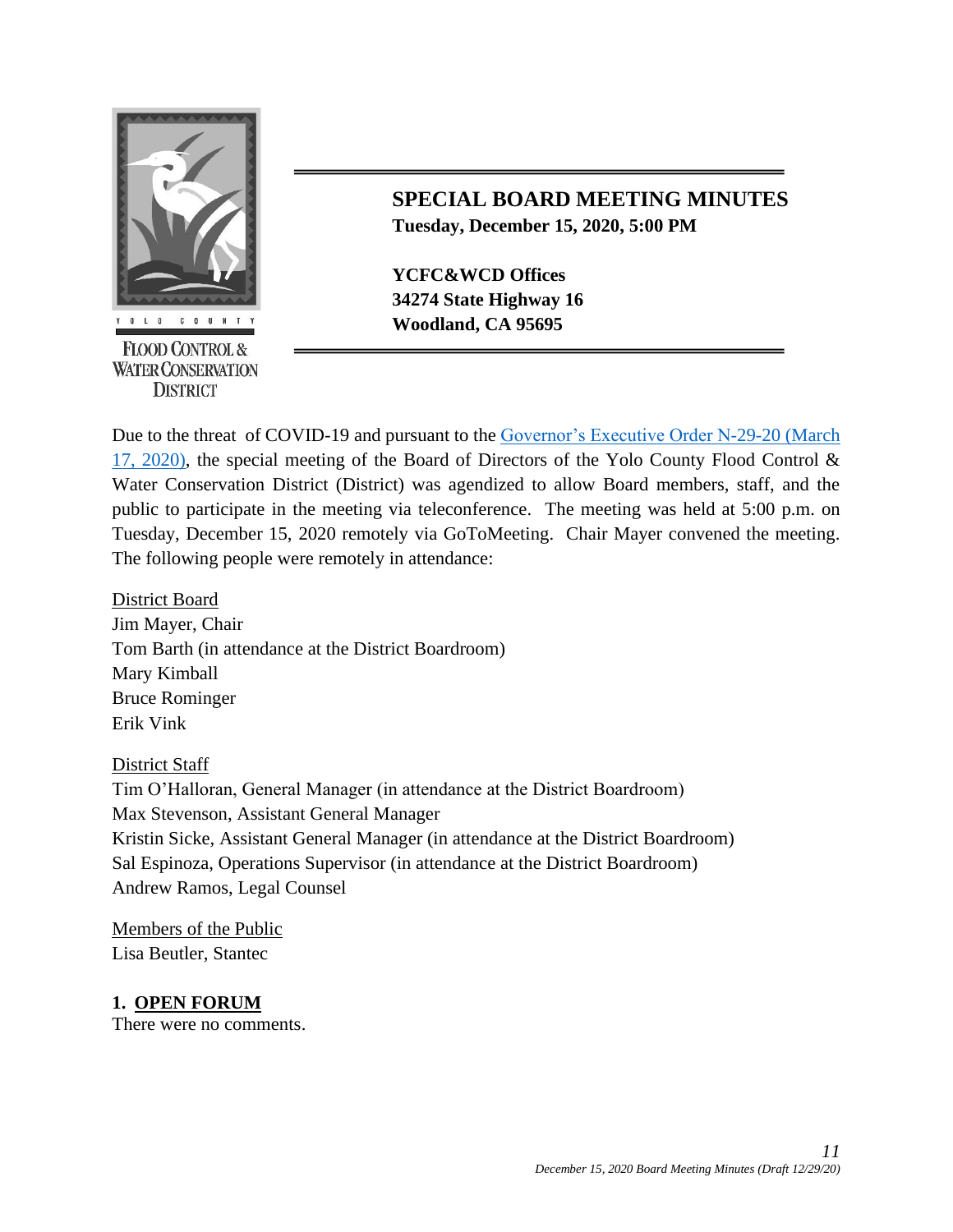#### **2. PRESENTATION: Strategic Visioning and Transition Planning**

The District hired a consultant to support the Board with strategic visioning to assist planning into the next decade, and with transition planning as General Manager O'Halloran moves into retirement. Lisa Beutler of Stantec presented on the results of her Situation Assessment.

#### **3. CLOSED SESSION**

Public Employment (Government Code § 54954.5(e) and 54957) Title: General Manager

#### **4. CLOSED SESSION**

Public Employee Performance Evaluation (Government Code § 54954.5(e) and 54957) Title: General Manager

## **5. CLOSED SESSION REPORT**

Chair Mayer reported that the Board of Directors, General Manager, Stantec Consultant Beutler, and Legal Counsel Ramos were in attendance during the Closed Session Items and that there was nothing to report at this time.

### **6. ADJOURNMENT**

There being no further business to come before the Board, the meeting was adjourned.

ATTEST:

Jim Mayer, Chair

\_\_\_\_\_\_\_\_\_\_\_\_\_\_\_\_\_\_\_\_\_\_\_\_\_\_\_\_\_\_\_

\_\_\_\_\_\_\_\_\_\_\_\_\_\_\_\_\_\_\_\_\_\_\_\_\_\_\_\_\_ Tim O'Halloran, Secretary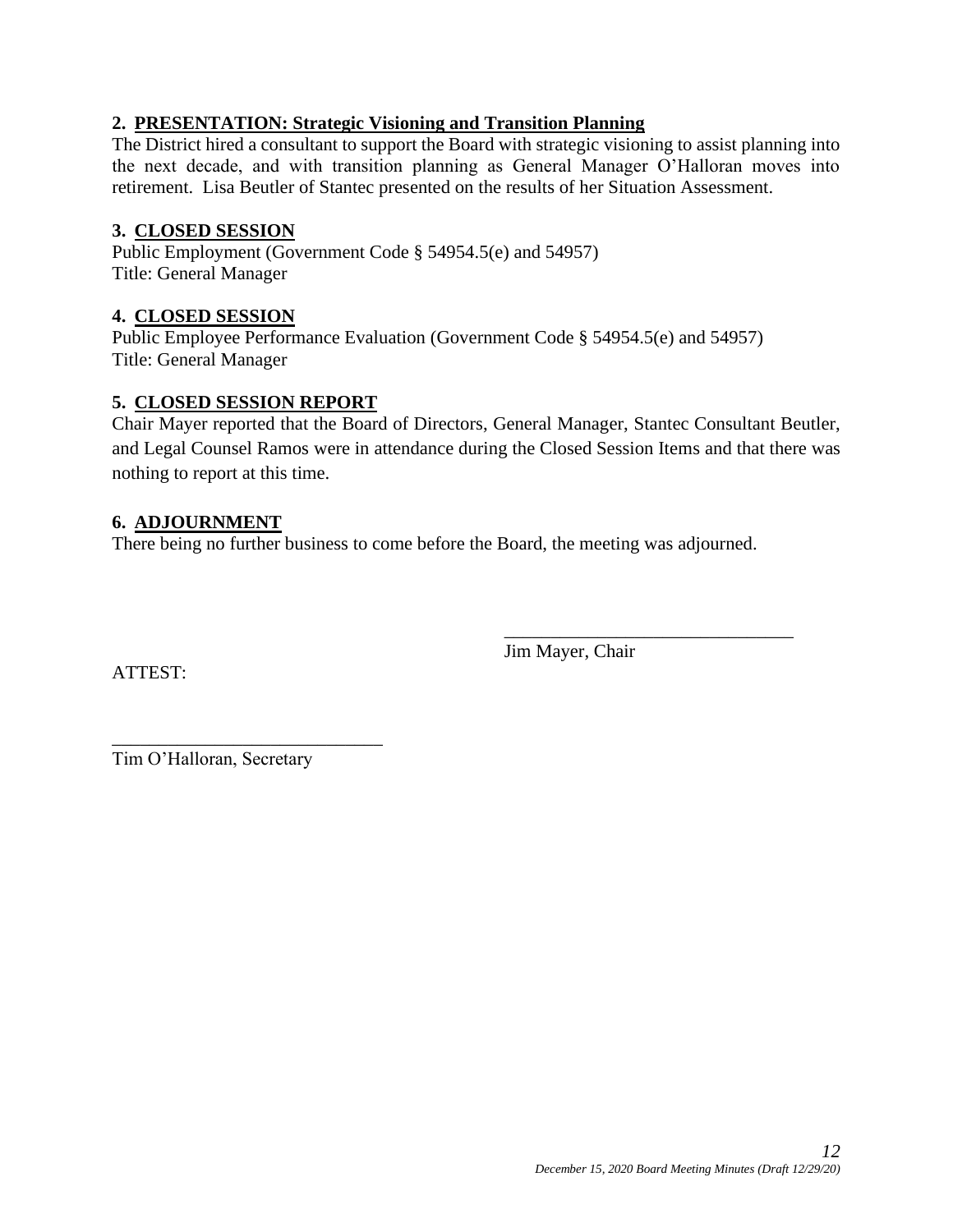## AGENDA REPORT

### MEETING DATE: January 5, 2021 ITEM #: 4

<span id="page-12-0"></span>SUBJECT: Consideration: Election of Officers for 2021

| INITIATED OR [ ] BOARD                     | <b>COORDINATED OR</b>                                           |
|--------------------------------------------|-----------------------------------------------------------------|
| REQUESTED BY: [X] STAFF                    | PREPARED BY: Tim O'Halloran                                     |
| $\lceil$ $\rceil$ OTHER                    | APPROVED BY: Tim O'Halloran                                     |
| ATTACHMENT [ ] YES [X] NO<br>[ ] DIRECTION | [ ] INFORMATION<br>$[X]$ ACTION: $[X]$ MOTION<br>[ ] RESOLUTION |

### **BACKGROUND:**

Every January the Board elects the Chair and Vice Chair, its officers for the 2021 year. The Secretary to the Board is the District's Secretary/General Manager. At the Secretary's request, the Board has additionally elected to appoint an Assistant Secretary to the Board.

It has been the policy of the Board to rotate Directors through the positions of Chair and Vice Chair. If the Board wishes to continue that policy, the officers of the Board of Directors for 2021 would be as follows:

| Chair:     | <b>Bruce Rominger</b> | Vice Chair:                               | Erik Vink |
|------------|-----------------------|-------------------------------------------|-----------|
| Secretary: | Tim O'Halloran        | <b>Assistant Secretary: Kristin Sicke</b> |           |

#### **RECOMMENDATION:**

District staff recommend the Board continue the policy of the Board to rotate Directors through the positions of Chair and Vice Chair.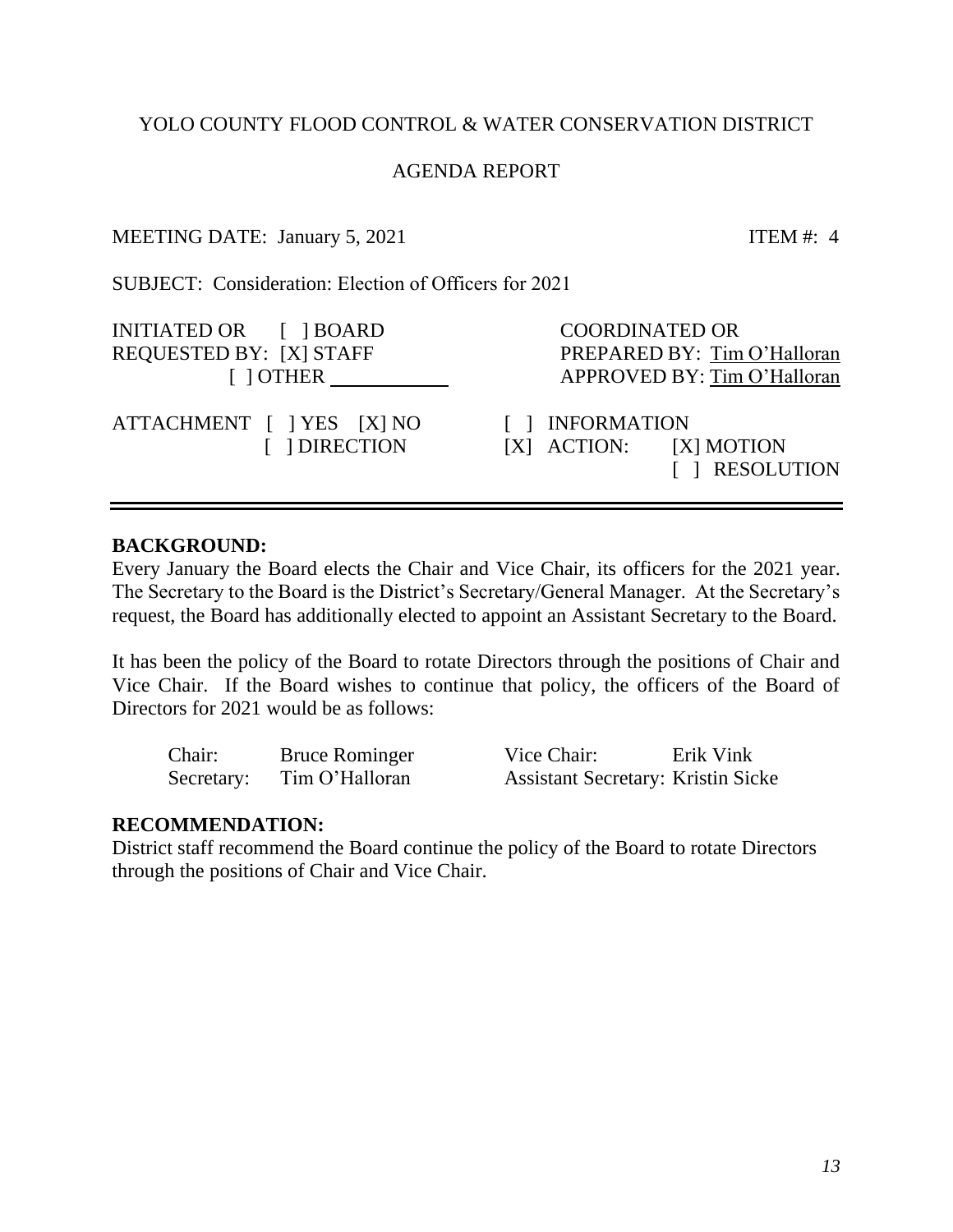## AGENDA REPORT

MEETING DATE: January 5, 2021 ITEM #: 10

<span id="page-13-0"></span>SUBJECT: Consideration: Appointment of a General Manager Recruitment Ad Hoc Committee

| INITIATED OR [X] BOARD                     | <b>COORDINATED OR</b>                                           |
|--------------------------------------------|-----------------------------------------------------------------|
| REQUESTED BY: [ ] STAFF                    | PREPARED BY: Tim O'Halloran                                     |
| $\lceil$ $\rceil$ OTHER                    | APPROVED BY: Tim O'Halloran                                     |
| ATTACHMENT [ ] YES [X] NO<br>[ ] DIRECTION | [ ] INFORMATION<br>$[X]$ ACTION: $[X]$ MOTION<br>[ ] RESOLUTION |

## **BACKGROUND:**

As part of the District's transition planning process, the District Board will need to initiate the General Manager recruitment process by appointing a General Manager Recruitment Ad Hoc Committee.

#### **RECOMMENDATION:**

District staff recommend appointing a General Manager Recruitment Ad Hoc Committee.